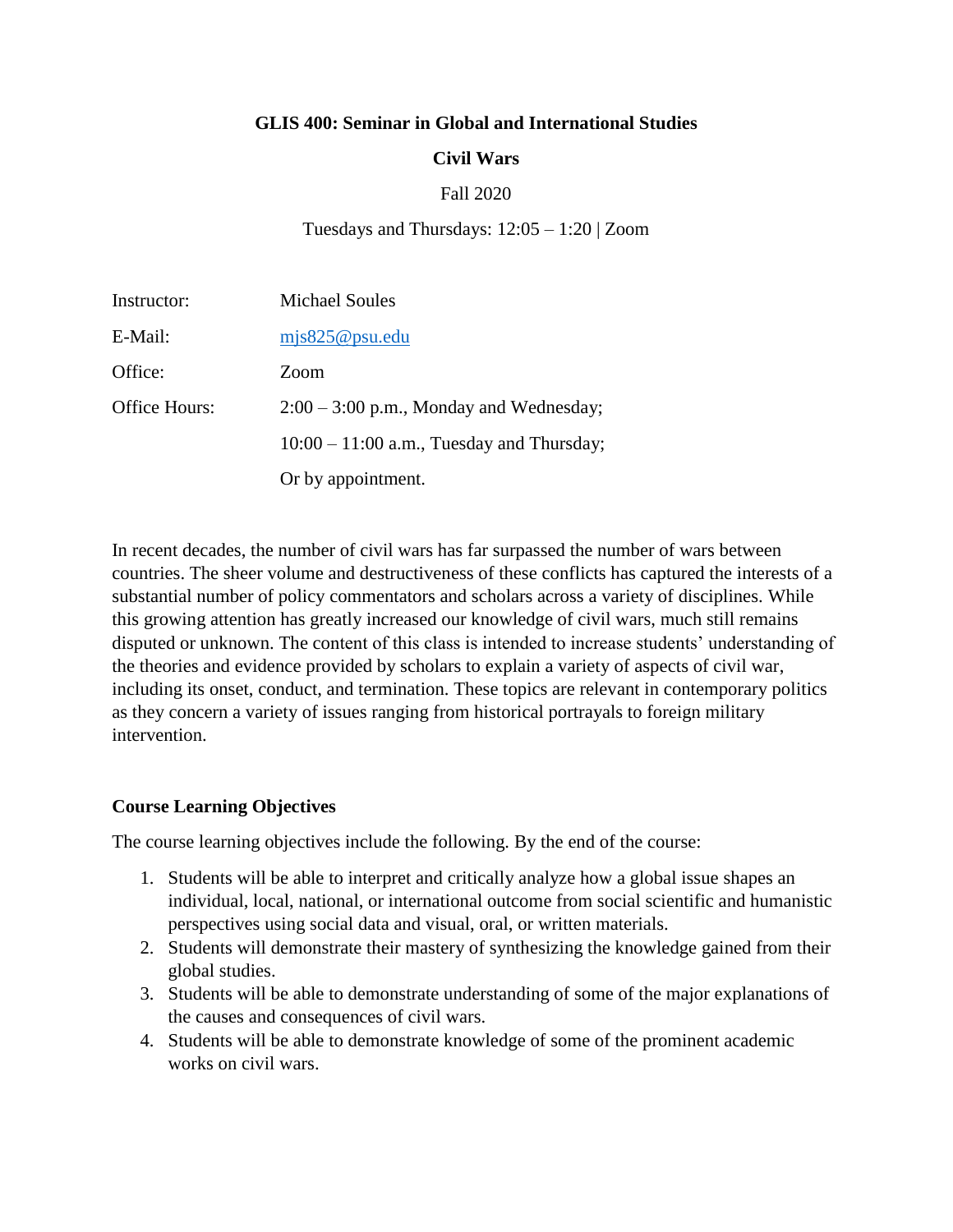5. Students will demonstrate the ability to reflect and write about major concepts in the study of civil wars.

# **Course Materials**

All assigned readings are posted on Canvas. No reading material needs to be purchased. Students should read all of the assigned works before the day they appear on the syllabus. Students should read the entirety of each article unless different page numbers are otherwise specified.

# **Course Requirements**

All written assignments will be submitted through the assignments tab on Canvas. All written assignments must be in 12 point font, with one inch margins all around, and in a legible font. Students' grades in the course are determined by three types of assignments:

- 1. Research Paper 60% (Broken Down in Various Parts)
- 2. Attendance and Participation 20% (10% Each)
- 3. Short Essay 20%

**Research Paper.** This thesis project will be the core assignment throughout the semester. Students must link their topic to the theme of the class (civil wars), but they are welcome to consider a broad array of topics related to this theme. Students will be assessed on various stages of the paper, which they will turn in throughout the semester. This will allow the instructor to provide feedback to students at various stages of their projects. Below is the list of steps that students will be graded on. The grading breakdowns provided below are a percent of the student's total grade for the course, rather than as a total for the research project.

# *1. Choose a Topic – 5%*

Students will submit a list of 3 – 4 topics that they are considering for their research project. They must then individually meet with the instructor (via Zoom) to discuss these topics further. The instructor will provide a list of potential meeting times for students to choose from.

# *2. Prospectus – 5%*

Students will provide a brief summary of the topic they have chosen (600 – 800 words). This summary must include (1) an explicitly stated research question, (2) the student's core thesis, and (3) the general approach(es) that the student will take to answer the research question and defend the core thesis.

# *3. Annotated Bibliography – 5%*

Students will provide an annotated bibliography for at least 10 different sources. The annotated bibliographies should include (1) the reference for the source in APA format, (2) a brief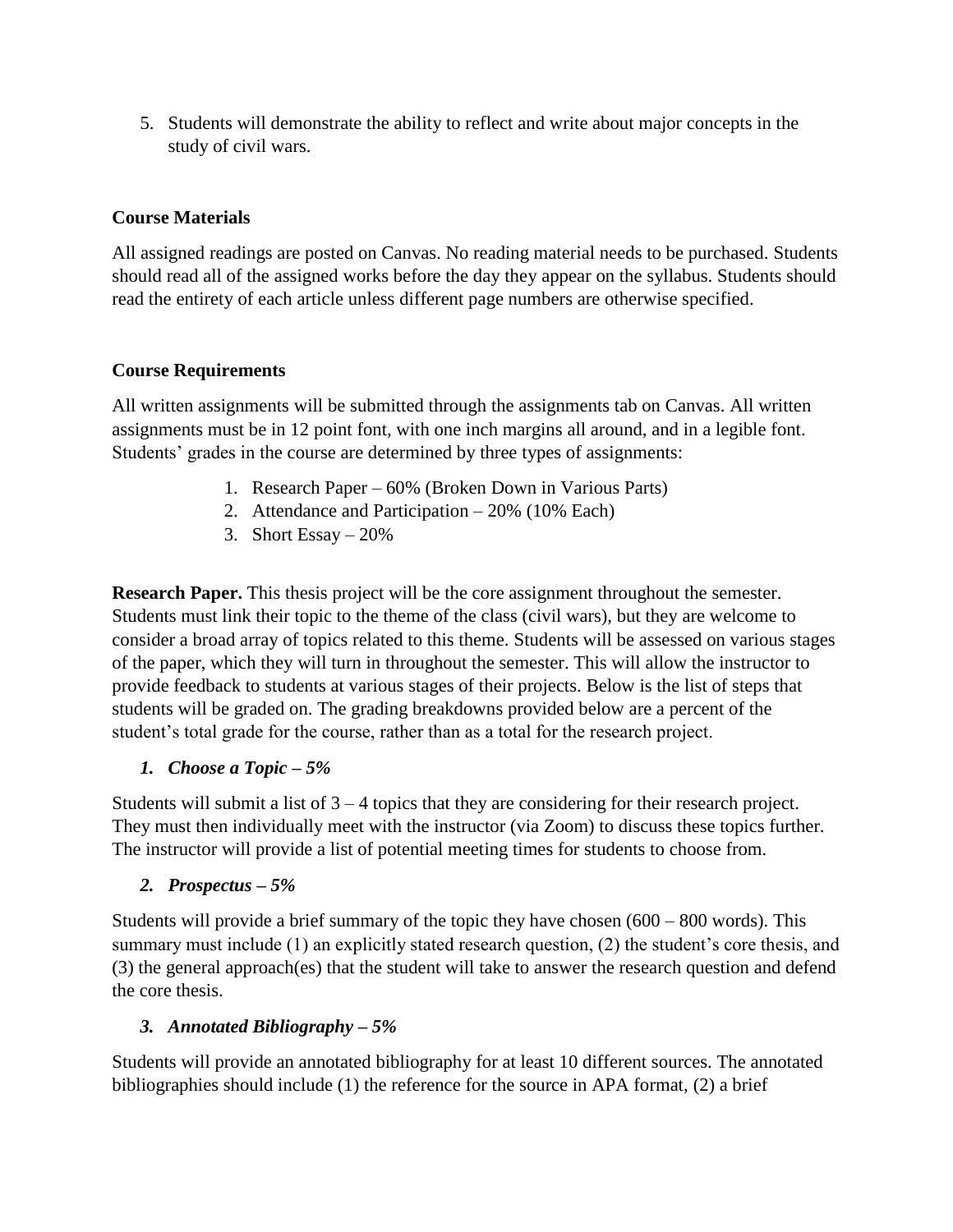summary of the core ideas, arguments, etc., conveyed by the source, and (3) a brief statement about the relevance of the source to the student's project and how they will implement it.

# *4. Introduction – 5%*

Students will provide a  $1 - 2$  page (double-spaced) introduction to their research projects. In addition to explicitly stating the research question and core thesis (which will be already completed for the prospectus), students should include (1) a hook to draw the reader in, (2) identification of a gap in our knowledge that the project is filling, and (3) a roadmap that briefly describes the structure of the rest of the paper.

# *5. Detailed Outline of Paper – 5%*

Students will provide detailed outlines for their final papers. The outlines should include not only the already written introduction, but (1) summaries of the arguments made to defend the core thesis and (2) brief descriptions of the sources used to defend these arguments. In addition to the feedback provided by the instructor, students will also be broken down into small groups in order to give feedback to a small number of classmates with similar topics.

# *6. Presentation – 5%*

Students will give 10-15 minute in-class presentations on their projects. Presentations should include (1) the research question, (2) the core thesis, (3) relevant background information, (4) the approach(es) used to answer the question and defend the thesis, and (5) the key arguments being made. This will provide students with the opportunity to receive additional feedback from the instructor as well as their classmates.

# *7. Final Paper – 30%*

Students will provide the fully finished product for their research papers. These papers should be 12 – 15 pages long (double-spaced), including the references/works cited section. Students should make sure to incorporate feedback from the instructor into the final draft, particularly feedback given on the detailed outline of the paper submitted previously. A detailed rubric is available on *Canvas*.

**Attendance and Participation.** Discussions of the assigned readings, lecture material, and strategies for writing the final paper play a central role in the class. Thus, it is vital for students to attend class and actively participate. Active participation includes engaging in discussions about the readings, providing feedback during presentations and writing workshops, and participating during in-class discussions of writing and research strategies.

I acknowledge that having class via Zoom makes classroom discussion more difficult. Thus, if students are having technical difficulties or are very uncomfortable participating in verbal discussion, then they may raise discussion points in the Zoom chat, or to me via email or during office hours. However, in-class verbal participation is preferred when possible. I do not expect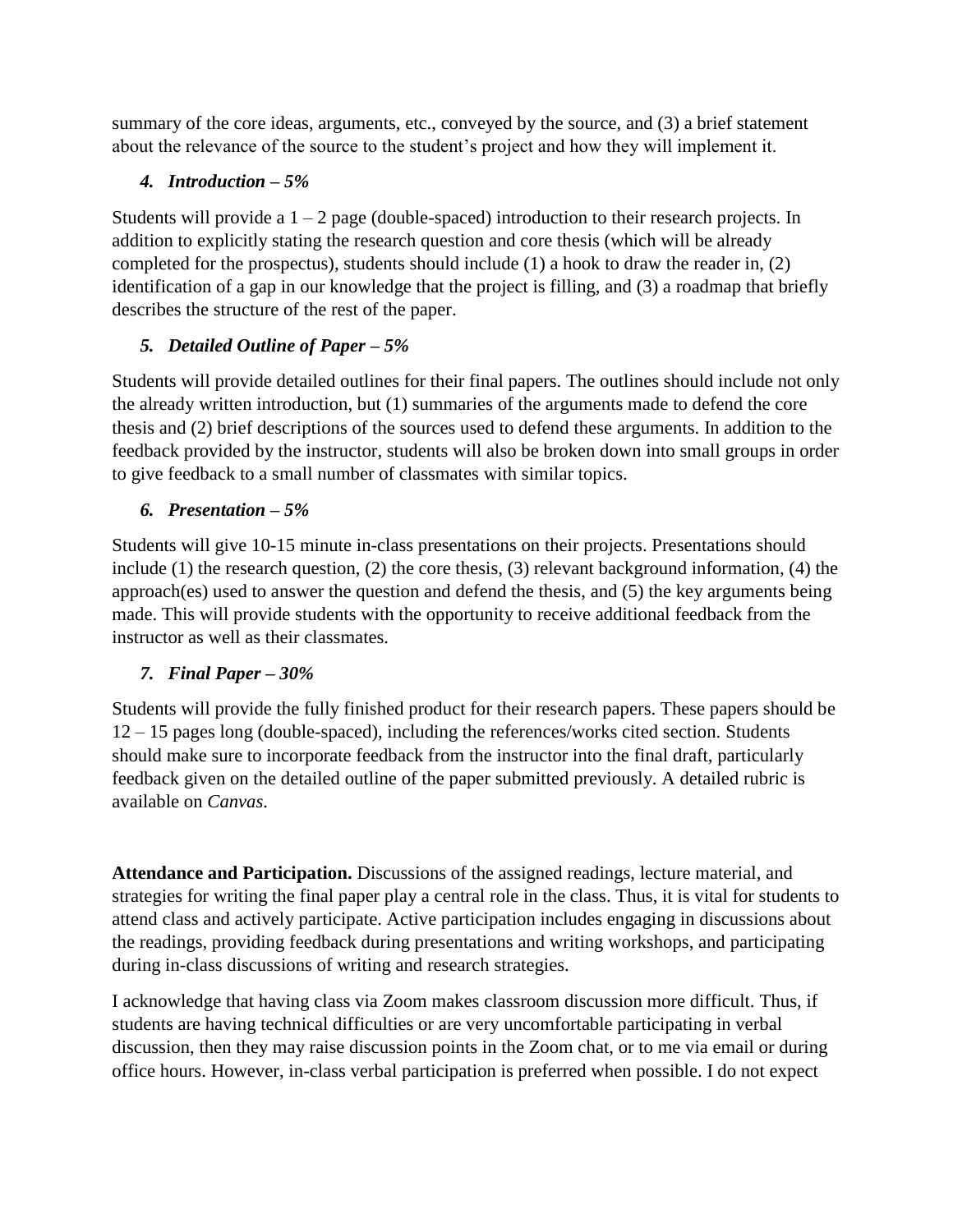that students will have "perfect" understandings of the readings, but I do expect students to put in their best effort and ask any questions they might have.

Students are allowed up to 3 *unexcused* absences. However, unexcused absences will not be permitted during presentation and paper workshop days (see dates below). Students will lose attendance points for every unexcused absence after the third or for an unexcused absence from a presentation or writing workshop day. See the policies section for more details on excused vs. unexcused absences. *Attendance is 10% of the final grade, as is participation.* 

**Short Essay.** The short essay asks students to write about how well theories pertaining to rebel groups apply to a specific group. Students will select one rebel group from a list provided by the instructor. The first part of the paper will give a brief background on the group (e.g., where and when it formed, its ideology, its goals, etc.). The second part of the paper will apply group-level theories learned in class to the group chosen by the student in order to determine how well these theories explain the behavior and experiences of the group. Students should apply at least two of the lessons in the essay, but they do not need to apply all of them. Specifically, theories should be chosen from the "Organizing for Rebellion" and/or "Waging Civil War" units. This assignment should be  $3 - 5$  pages in length, double-spaced, one inch margins on all sides, with a legible font. A bibliography should be included at the end. A detailed rubric is available on *Canvas*.

**Note:** There is no extra credit in the class. I calculate your course grade using only the requirements listed above.

# **Important Dates:**

| Note:                          | I cannot accept any final papers after $12/19$ @ $11:59$ p.m. |
|--------------------------------|---------------------------------------------------------------|
| Final Paper:                   | $12/17$ @ 11:59 p.m.                                          |
| Presentation:                  | Various Dates, See Class Schedule Below                       |
| Detailed Outline:              | 11/16 $@$ 11:59 p.m.                                          |
| <b>Short Essay:</b>            | 11/05 $@$ 11:59 p.m.                                          |
| Introduction:                  | $10/22 \& 11:59 \text{ p.m.}$                                 |
| <b>Annotated Bibliography:</b> | $10/08$ @ 11:59 p.m.                                          |
| Prospectus:                    | $09/17$ @ 11:59 p.m.                                          |
| Choose a Topic:                | 09/03 @ 11:59 p.m.                                            |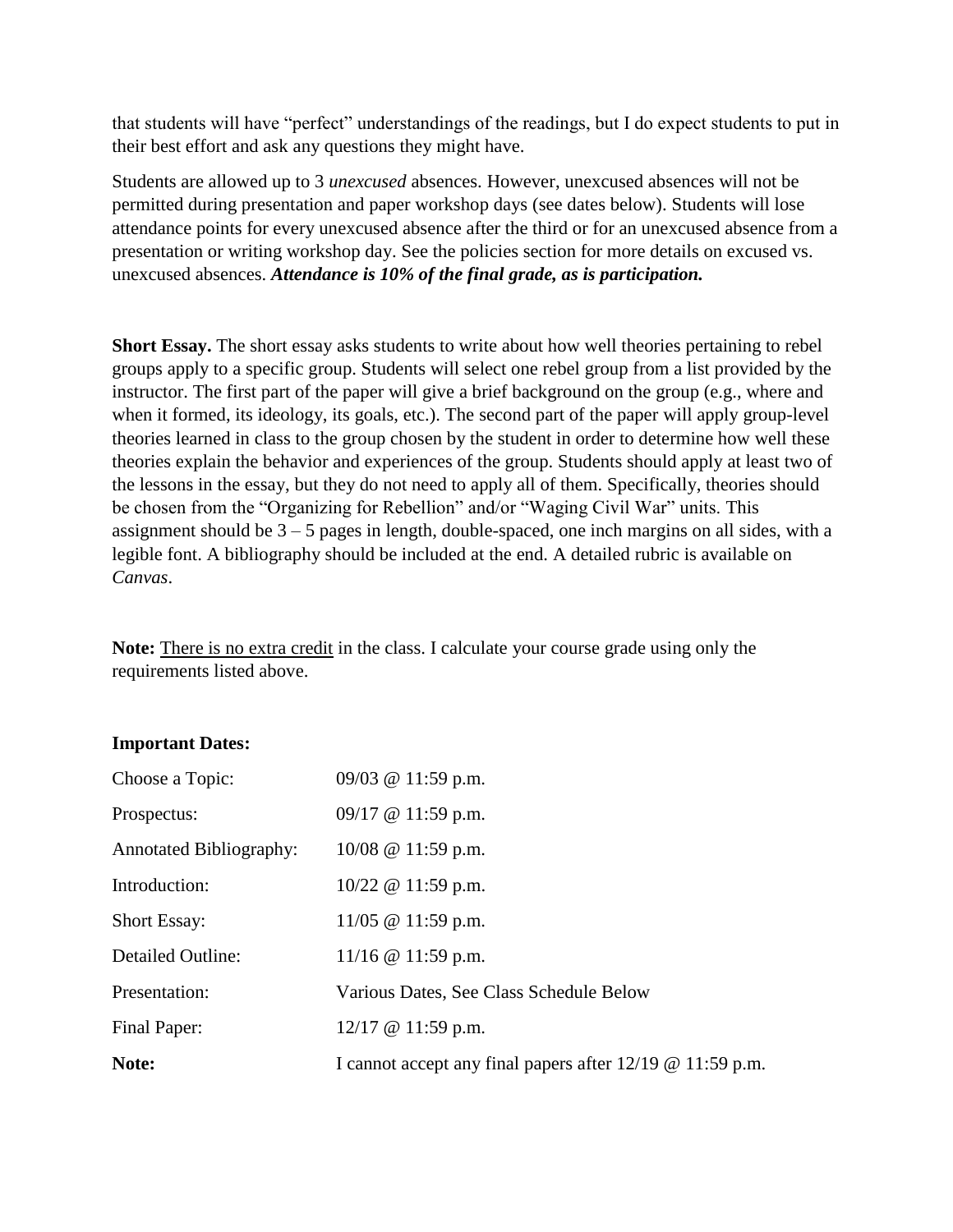**Grading Scale:** Course grades are calculated using the following grade scale:

| $A =$ | 94 to 100          |
|-------|--------------------|
|       | $A = 90$ to 93     |
|       | $B+= 87$ to 89     |
|       | $B = 83$ to 86     |
|       | $B = 80$ to 82     |
|       | $C+= 77$ to 79     |
| $C =$ | 70 to 76           |
|       | $D = 60$ to 69     |
|       | $F = 59$ and below |

Please note that The Penn State grading scale does not allow the option of awarding grades of C-, D+, or D- grades.

**Late Policy:** All assigned course materials will be penalized by one grade-point average for every day that they are not turned in. This means that the work is an automatic F if it is five or more days late. Extensions are obtainable only for personal illness or family emergency, and then only if you have proper documentation. To request an extension on an assignment or an excused absence, students must meet the following criteria: (1) the request is being made due to a serious medical or personal emergency that will prevent you from finishing the assignment on time or attending class and (2) the emergency is properly document

**Incomplete Policy:** No student will be given a grade of "I" (Incomplete) unless they fit the following criteria: (1) the request is being made due to a serious medical or personal emergency that will prevent you from finishing the class; (2) the emergency is properly document; and (3) the student is passing the class prior to the request. The request should be submitted as soon as the emergency arises. Note that poor performance in the class or fear that you will receive an F is not a sufficient reason to ask for an incomplete.

# **Statement on Academic Dishonesty**

Academic integrity is the pursuit of scholarly activity in an open, honest and responsible manner. Academic integrity is a basic guiding principle for all academic activity at The Pennsylvania State University, and all members of the University community are expected to act in accordance with this principle. Consistent with this expectation, the University's Code of Conduct states that all students should act with personal integrity, respect other students' dignity, rights and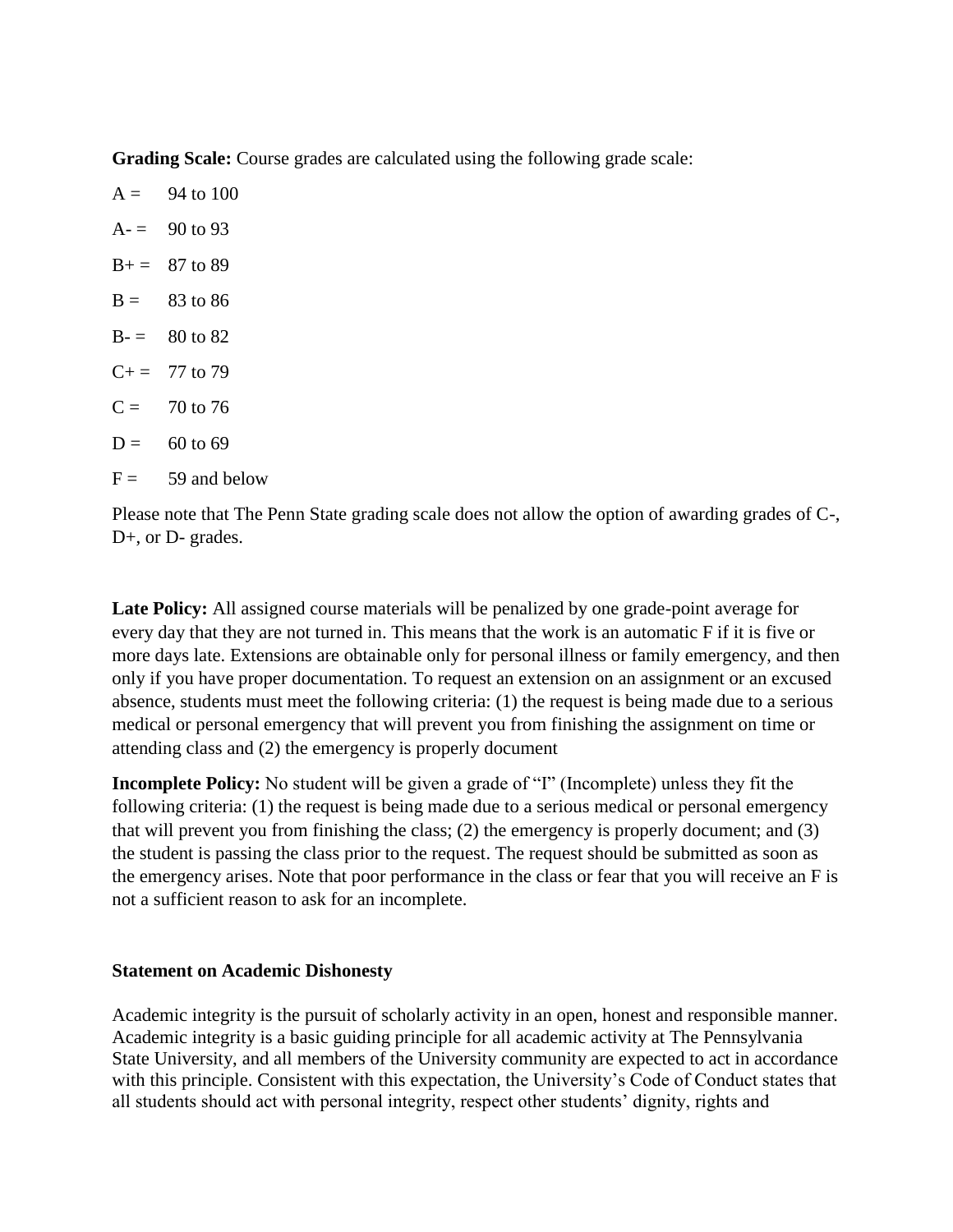property, and help create and maintain an environment in which all can succeed through the fruits of their efforts.

Academic integrity includes a commitment by all members of the University community not to engage in or tolerate acts of falsification, misrepresentation or deception. Such acts of dishonesty violate the fundamental ethical principles of the University community and compromise the worth of work completed by others. A full description of College policies and procedures regarding academic dishonesty can be found at CLA Academic Integrity website [\(http://www.la.psu.edu/current-students/student-services/academic-integrity\)](http://www.la.psu.edu/current-students/student-services/academic-integrity).

# **Disability Accommodation Statement**

Penn State welcomes students with disabilities into the University's educational programs. Every Penn State campus has an office for students with disabilities. Student Disability Resources (SDR) website provides contact [information](http://equity.psu.edu/sdr/disability-coordinator) for every Penn State campus (http://equity.psu.edu/sdr/disability-coordinator). For further information, please visit [Student](http://equity.psu.edu/sdr/) Disability [Resources](http://equity.psu.edu/sdr/) website (http://equity.psu.edu/sdr/).

In order to receive consideration for reasonable accommodations, you must contact the appropriate disability services office at the campus where you are officially enrolled, participate in an intake interview, and provide documentation: See [documentation](http://equity.psu.edu/sdr/guidelines) guidelines (http://equity.psu.edu/sdr/guidelines). If the documentation supports your request for reasonable accommodations, your campus disability services office will provide you with an accommodation letter. Please share this letter with your instructors and discuss the accommodations with them as early as possible. You must follow this process for every semester that you request accommodations.

## **Counseling Services**

Student counseling is through CAPS (Counseling and Psychological Services) in Student Affairs. You might also find the information Resources for Faculty/Staff, and Family useful. The CAPS program is located on the 5th floor of the Student Health Center. Students can call 814-863-0395 to set up a 10-15 minute non-crisis phone screening appointment to get started. There is also a 24/7 CRISIS Line: 877-229-6400. There is also the Crisis Text Line (24 hours/7 days/week): Text LIONS to 741741.

## **Educational Equity and Report Bias Statements**

Consistent with University Policy AD29, students who believe they have experienced or observed a hate crime, an act of intolerance, discrimination, or harassment that occurs at Penn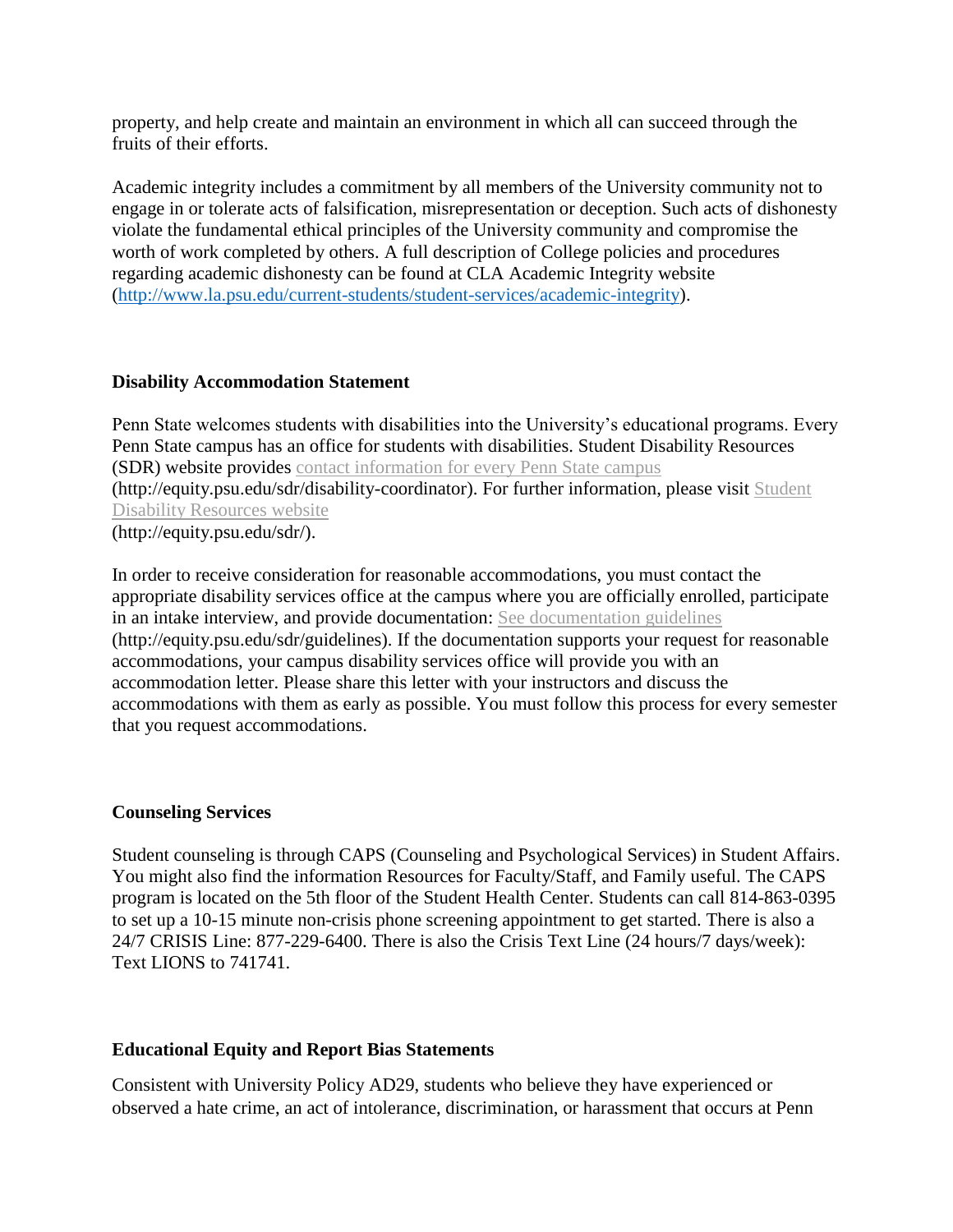State are urged to report these incidents as outlined on the [University's](http://equity.psu.edu/reportbias) Report Bias webpage [\(http://equity.psu.edu/reportbias/\)](http://equity.psu.edu/reportbias/).

# **Zoom**

# *How to access Zoom*

I will send an email to the class with a URL to join our Zoom class sessions. Simply click the link and it will take you to the Zoom class session. If it is your first time using Zoom, you will be prompted to download the Zoom program. A quick start guide for Zoom can be found [here.](https://itld.psu.edu/training/participating-zoom-meeting-quick-start-guide)

# *Tech Support*

If you have any difficulties with Zoom, or with Canvas and any other PSU course technology, please contact campus tech support. They have a phone number, email number and a live chat that is available 24 hours, 7 days per week. The contact information for Tech Support is:

Phone: 814-865-HELP (4357) Email: ITservicedesk@psu.edu Link to 24-7 Tech Support: https://keeplearning.psu.edu/

# *Keeping in touch over Canvas email*

Because the class is held online, it is particularly important to stay in contact via email. I will be regularly sending the class notices and other information via email. Email is also the quickest way to get into contact with me if you have any questions about the course or need to meet. For email communication about the course, we will be using Canvas email. (Note that you can have Canvas email forward to your official Penn State email address.) Please plan to regularly check your Canvas email for announcements and other communications.

## *Appropriate behavior on Zoom*

I expect all students participating in Zoom sessions to conduct themselves with maturity and professionalism at all times. This means that I expect you to not engage in any distracting, disruptive, inappropriate or uncivil behavior. Discussion is an important part of this class, and it is important to be respectful and constructive when engaging with others. The use of webcams is optional and you should do what you are most comfortable with.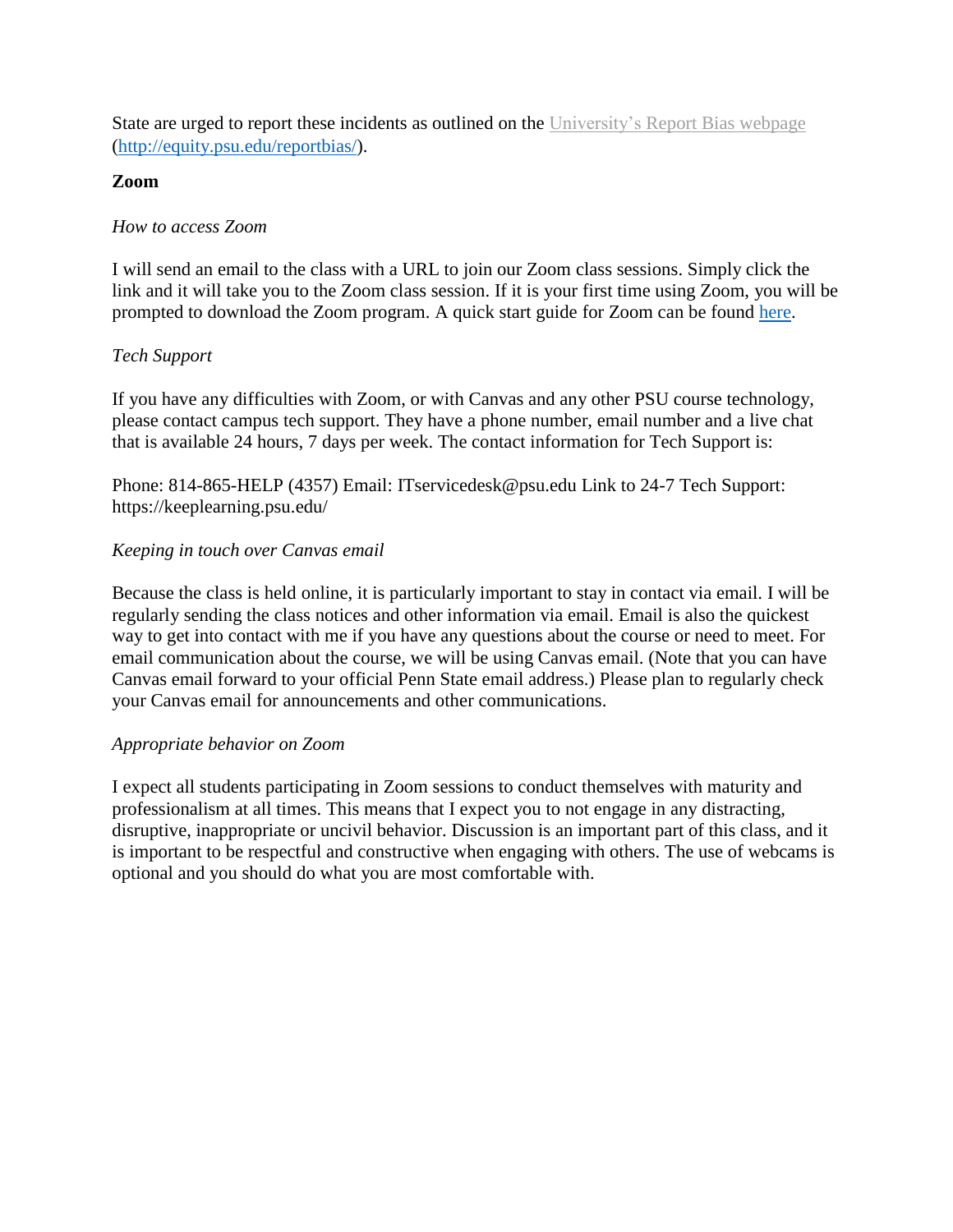#### **Class Schedule**

#### **Unit 1: Introduction to Civil Wars**

#### **Week 1: What is a Civil War? Definitional and Conceptual Issues**

#### **08/25 Course Introduction**

Reading: Skim the Syllabus

#### **08/27 What is a Civil War?**

*Research*, 55 (2).

Reading: Sambanis, Nicholas. 2004. "What is civil war? Conceptual and empirical complexities of an operational definition." *Journal of conflict resolution*, *48* (6): 814-825.

## **Week 2: Biases in Our Understanding and Studying Civil Wars**

**09/01 Biases in Our Understanding of Civil Wars** Watch Film: *Blood Diamond (2006)* Reading: Dokotum, Okaka Opio. 2014. "tia (this is africa!): Colonial violence in Edward Zwick's Blood Diamond (2006). *Journal of African Cinemas*, *6* (2). **09/03 Methods for, and Challenges in, Studying Civil Wars** Readings: Wood, Elisabeth Jean. 2006. "The ethical challenges of field research in conflict zones." *Qualitative sociology*, *29* (3). Balcells, Laia, and Christopher M. Sullivan. 2018. "New findings from conflict archives: An introduction and methodological framework." *Journal of Peace*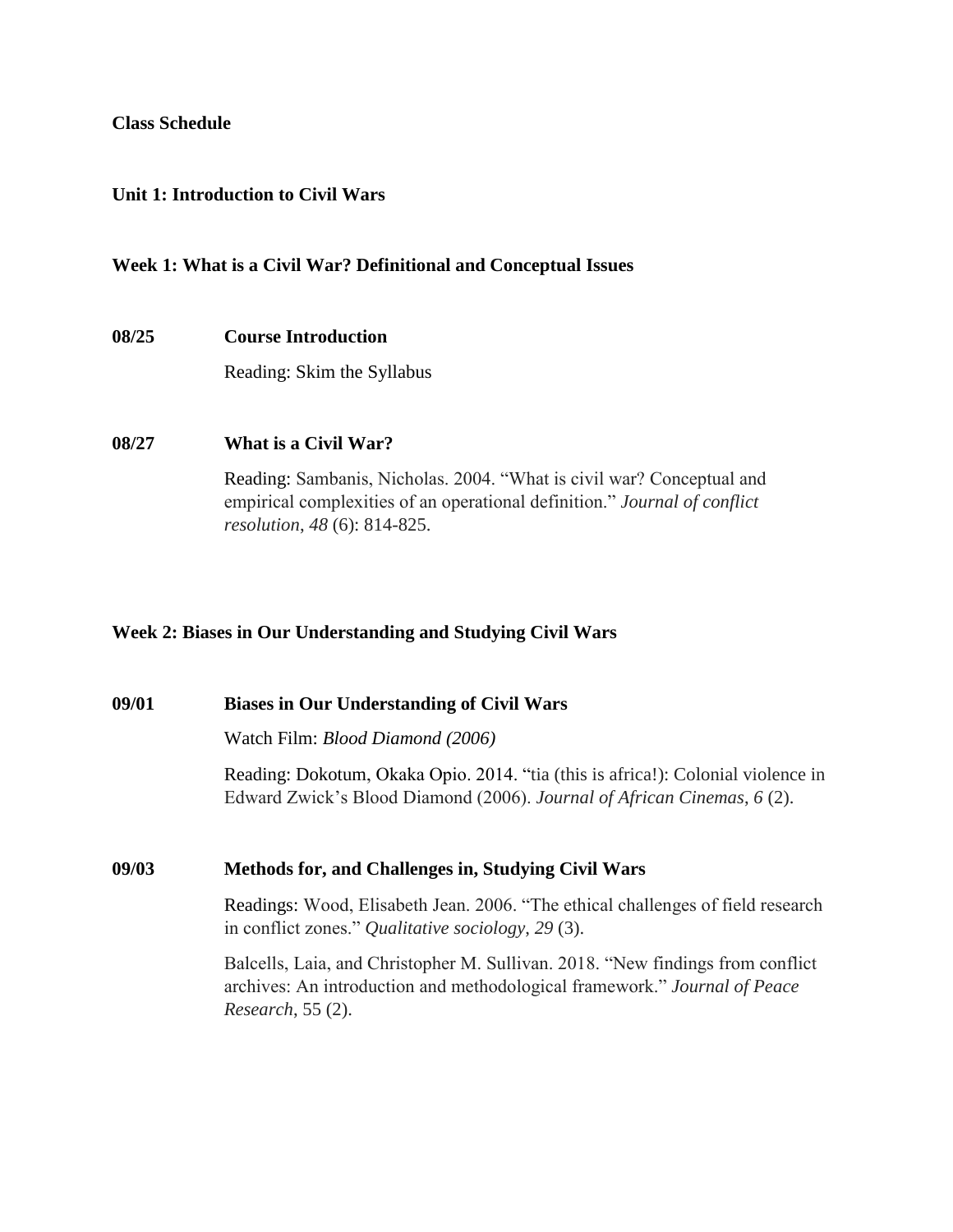## **Unit 2: Causes and Onset of Civil War**

#### **Week 3: Common Explanations of Onset**

#### **09/08 Greed and Grievance Debate**

Reading: Gutiérrez Sanín, Francisco. 2004. "Criminal rebels? A discussion of civil war and criminality from the Colombian experience." *Politics & Society*, *32*  (2).

#### **09/10 Ethnic Conflict**

Reading: Cederman, Lars Erik, Kristian Skrede Gleditsch, and Julian Wucherpfenning. 2018. "Grievances, Accommodations, and the Decline of Ethnic Violence." *Political Violence At A Glance*. January 24.

Available At: [https://politicalviolenceataglance.org/2018/01/24/grievances](https://politicalviolenceataglance.org/2018/01/24/grievances-accommodation-and-the-decline-of-ethnic-violence/)[accommodation-and-the-decline-of-ethnic-violence/](https://politicalviolenceataglance.org/2018/01/24/grievances-accommodation-and-the-decline-of-ethnic-violence/)

## **Week 4: Other Important Explanations of Onset**

#### **09/15 Gender Peace Thesis**

Reading: Hudson, Valerie M., et al. 2009. "The heart of the matter: The security of women and the security of states." *International Security*, *33* (3).

#### **09/17 Food Insecurity and Climate Change**

Readings: Koren, Ore. 2017. "Living off the Land: Food and the Logic of Violence in Civil War." *Political Violence At A Glance*. February 6.

Available At: [https://politicalviolenceataglance.org/2017/02/06/living-off-the](https://politicalviolenceataglance.org/2017/02/06/living-off-the-land-food-and-the-logic-of-violence-in-civil-war/)[land-food-and-the-logic-of-violence-in-civil-war/](https://politicalviolenceataglance.org/2017/02/06/living-off-the-land-food-and-the-logic-of-violence-in-civil-war/)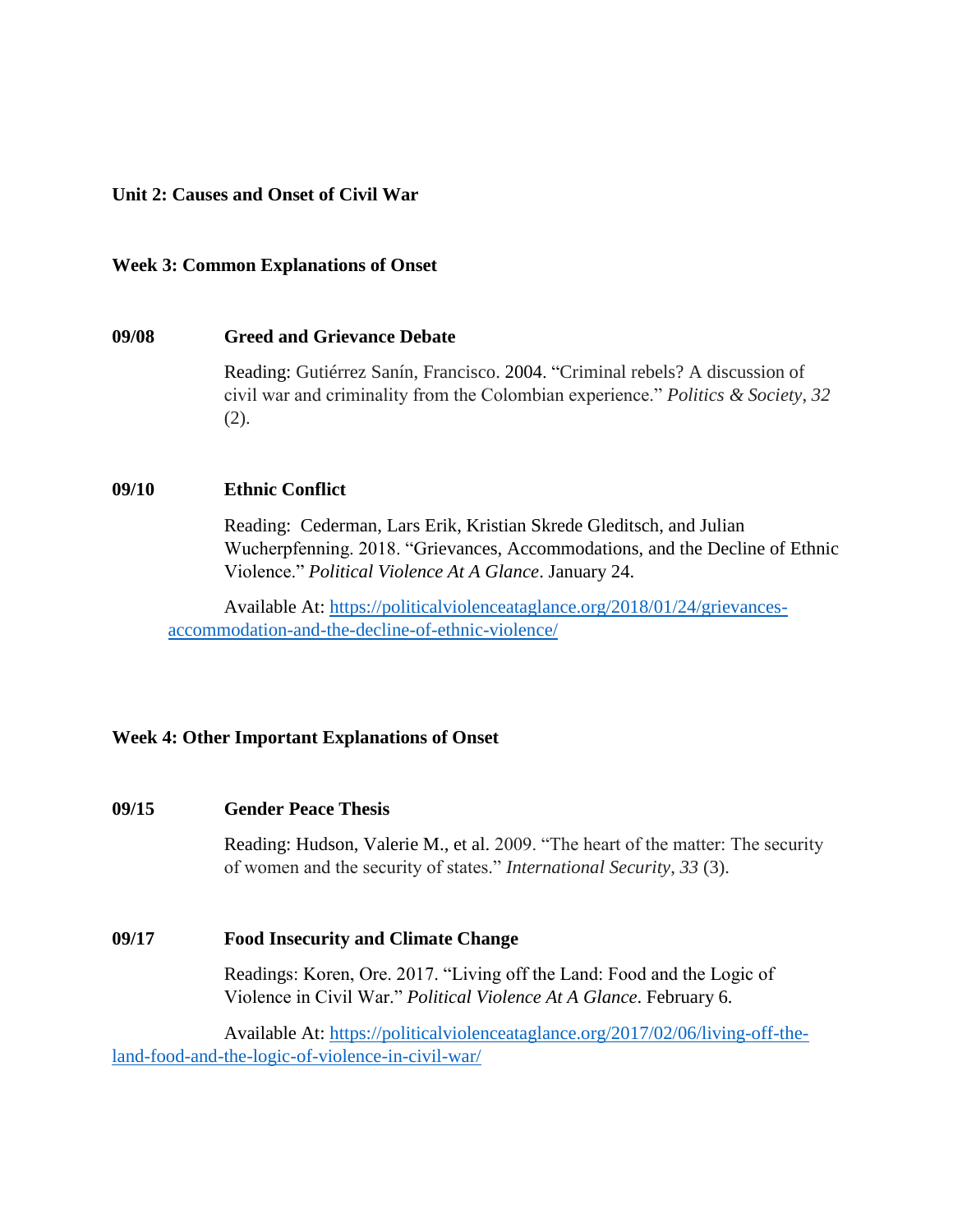Koren, Ore. 2019. "Climate Change and Conflict." *Political Violence At A Glance*. February 4.

Available At: [https://politicalviolenceataglance.org/2019/02/04/climate-change](https://politicalviolenceataglance.org/2019/02/04/climate-change-and-conflict/)[and-conflict/](https://politicalviolenceataglance.org/2019/02/04/climate-change-and-conflict/)

# **Unit 3: Organizing for Rebellion**

## **Week 5: Recruitment Strategies**

#### **09/22 Recruiting Rebels**

Reading: Weinstein, Jeremy M. 2005. "Resources and the information problem in rebel recruitment." *Journal of Conflict Resolution*, *49* (4).

#### **09/24 Child Soldering and Coercive Recruitment**

Watch News Clip: *The new buzz on Al Aqsa TV – Al Jazeera*

Available At:<https://www.youtube.com/watch?v=gqthkdPaa2I>

Reading: Bloom, Mia. 2018. "Child Soldiers in Armed Conflict." *Armed Conflict Survey*, *4* (1).

## **Week 6: Female Fighters and Socializing Combatants**

## **09/29 Female Rebels**

Reading: Thomas, Jakana L., and Kanisha D. Bond. 2015. "Women's participation in violent political organizations." *American Political Science Review*, *109* (3).

#### **10/01 Socializing and Disciplining Combatants**

Readings: Cohen, Dara K. 2017. "The ties that bind: How armed groups use violence to socialize fighters." *Journal of Peace Research*, *54* (5).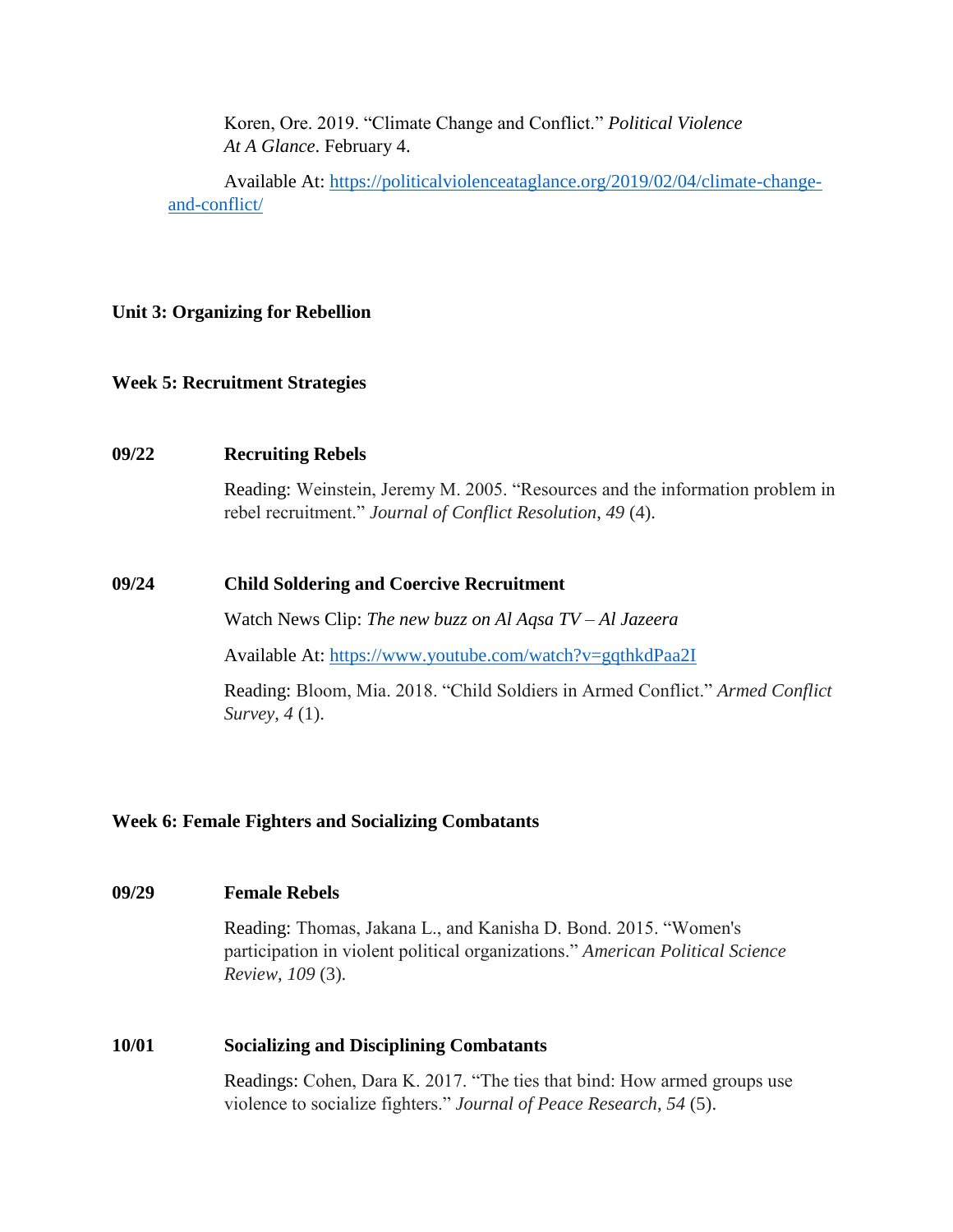#### **Week 7: Ideology and Governance**

#### **10/06 Rebel Group Ideology**

Reading: Gutiérrez Sanín, Francisco and Elisabeth Jean Wood. 2014. "Ideology in civil war: Instrumental adoption and beyond." *Journal of Peace Research*, *51* (2).

#### **Unit 4: Waging Civil War**

#### **10/08 Rebel Governance**

Reading: Mampilly, Zachariah, and Megan A. Stewart. 2020. "A Typology of Rebel Political Institutional Arrangements." *Journal of Conflict Resolution*.

## **Week 8: Rebel Group Strategies: Part I**

#### **10/13 Terrorism and Civil War**

Watch Film: *The Battle of Algiers (1966)*

Readings: Byrne, Hannah. 2018. "The Feminist Threat: Why States Fear The Battle of Algiers." Georgetown Security Studies Review.

Available At: [https://georgetownsecuritystudiesreview.org/2018/04/02/the](https://georgetownsecuritystudiesreview.org/2018/04/02/the-feminist-threat-why-states-fear-the-battle-of-algiers/)[feminist-threat-why-states-fear-the-battle-of-algiers/](https://georgetownsecuritystudiesreview.org/2018/04/02/the-feminist-threat-why-states-fear-the-battle-of-algiers/)

> Meier, Anna. 2019. "Identity, Law, and How Political Elites Define Terrorism." *Political Violence At A Glance.* October 18.

Available At: [https://politicalviolenceataglance.org/2019/10/18/identity-law-and](https://politicalviolenceataglance.org/2019/10/18/identity-law-and-how-political-elites-define-terrorism/)[how-political-elites-define-terrorism/](https://politicalviolenceataglance.org/2019/10/18/identity-law-and-how-political-elites-define-terrorism/)

#### **10/15 Sexual Violence and Other Abuses**

Reading: Cohen, Dara Kay, Amelia Hoover Green, and Elisabeth Jean Wood. 2013. "Wartime sexual violence." *USIP Special Report*.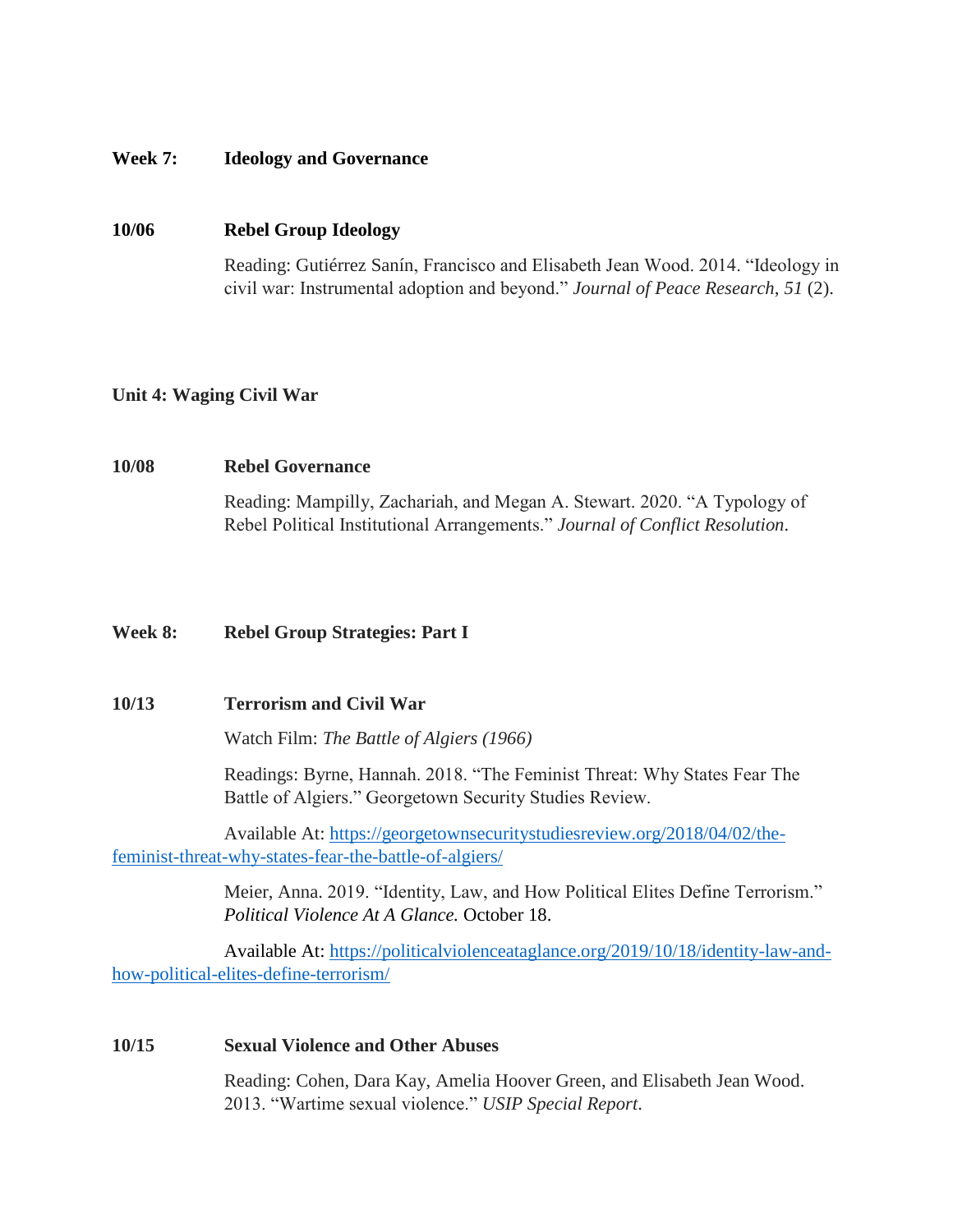# **Week 9: Rebel Group Strategies: Part II**

## **10/20 Foreign Intervention**

Readings: Huang, Reyko. 2016. "Rebel diplomacy in civil war." *International Security*, *40* (4).

## **10/22 The Propaganda War**

Reading: Loken, Meredith. 2020. "'Both needed and threatened': Armed mothers in militant visuals." *Security Dialogue*.

# **Unit 5: Civil War Termination and Reoccurrence**

## **Week 10: Conflict Termination and Reoccurrence**

## **10/27 Conflict Duration and Barriers to Termination**

Readings: Walter, Barbara. 2013. "The Four Things We Know About How Civil Wars End (And What This Tells Us About Syria)." *Political Violence At A Glance*. October 18.

Available At: [http://politicalviolenceataglance.org/2013/10/18/the-four-things-we-know](http://politicalviolenceataglance.org/2013/10/18/the-four-things-we-know-about-how-civil-wars-end-and-what-this-tells-us-about-syria/)[about-how-civil-wars-end-and-what-this-tells-us-about-syria/](http://politicalviolenceataglance.org/2013/10/18/the-four-things-we-know-about-how-civil-wars-end-and-what-this-tells-us-about-syria/)

> Howard, Lise M. and Alexandra Stark. 2018. "How Civil Wars End." *Political Violence At A Glance*. February 9.

Available At:<https://politicalviolenceataglance.org/2018/02/09/how-civil-wars-end/>

Adhikari, Shikshya. 2020. "Roadblocks to Legitimacy for the Taliban." *Political Violence At A Glance.* May 5.

Available At: [https://politicalviolenceataglance.org/2020/05/05/the-roadblocks-to](https://politicalviolenceataglance.org/2020/05/05/the-roadblocks-to-legitimacy-for-the-taliban/)[legitimacy-for-the-taliban/](https://politicalviolenceataglance.org/2020/05/05/the-roadblocks-to-legitimacy-for-the-taliban/)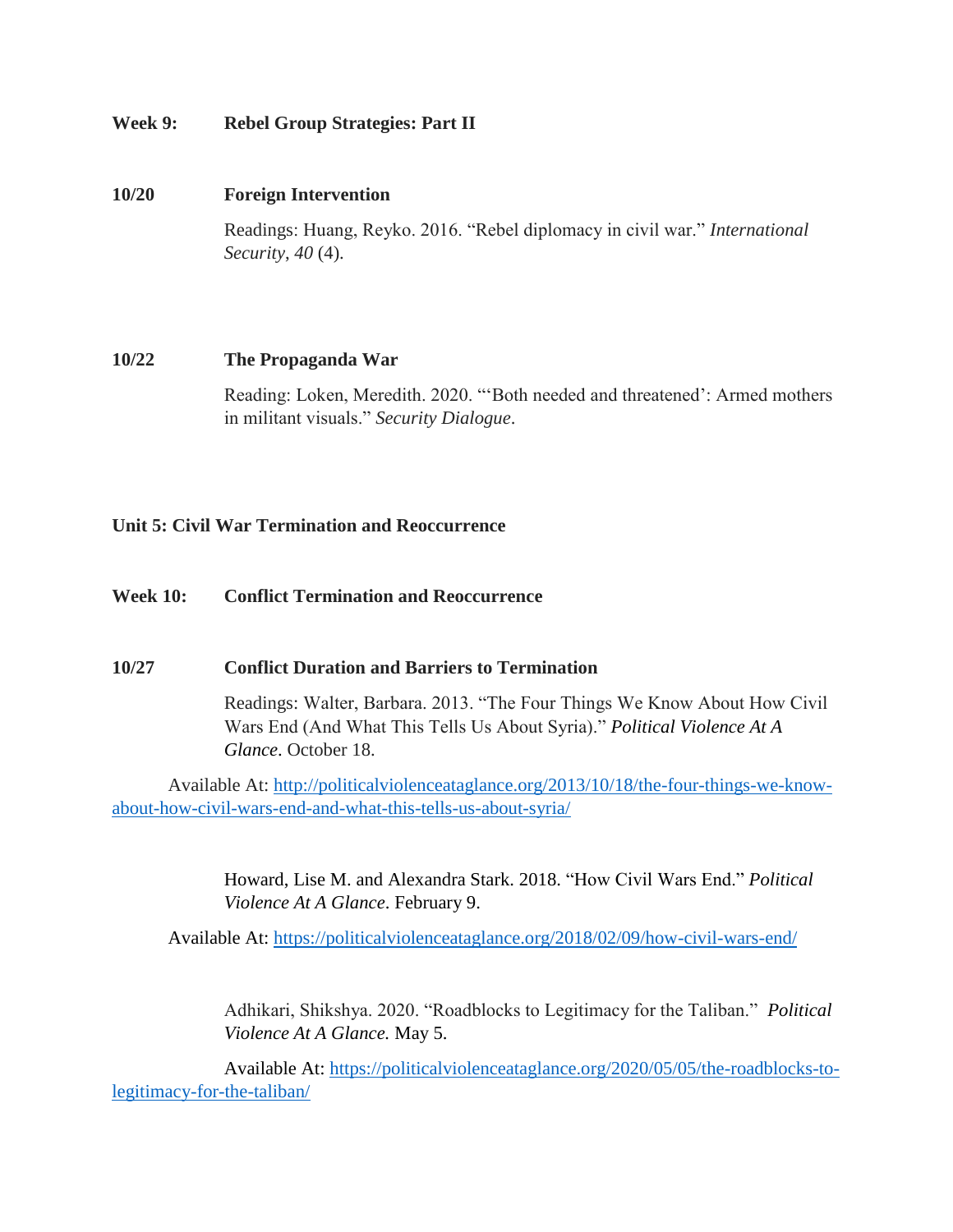#### **10/29 Civil War Reoccurrence**

Reading: Toft, Monica D. 2010. "Ending civil wars: a case for rebel victory?" *International Security*, *34* (4).

# **Week 11: Demobilization and Alternatives to Fighting**

## **11/03 Demobilization and Reintegration**

Reading: Jennings, Kathleen M. 2007. "The struggle to satisfy: DDR through the eyes of ex-combatants in Liberia." *International Peacekeeping*, *14* (2).

## **11/05 Alternatives to Fighting**

Reading: Stephan, Maria J., and Erica Chenoweth. 2008. "Why civil resistance works: The strategic logic of nonviolent conflict." *International security*, *33* (1).

# **Unit 6: Consequences of Civil War**

## **Week 12: Consequences**

## **11/10 Human Costs**

Readings: Milli Lake and Berry, Marie. 2017. "Women and Power After War." *Political Violence At A Glance.* June 6.

Available At: [https://politicalviolenceataglance.org/2017/06/06/women-and](https://politicalviolenceataglance.org/2017/06/06/women-and-power-after-war/)[power-after-war/](https://politicalviolenceataglance.org/2017/06/06/women-and-power-after-war/)

> Zeitzoff, Thomas. 2016. "After the Violence: Three Things We Know About the Effects of War Trauma and what we can do about it." *Political Violence At A Glance.* February 1.

Avaliable At: [https://politicalviolenceataglance.org/2016/02/01/after-the](https://politicalviolenceataglance.org/2016/02/01/after-the-violence-three-things-we-know-about-the-effects-of-war-trauma-and-what-we-can-do-about-it/)[violence-three-things-we-know-about-the-effects-of-war-trauma-and-what-we-can-do-about-it/](https://politicalviolenceataglance.org/2016/02/01/after-the-violence-three-things-we-know-about-the-effects-of-war-trauma-and-what-we-can-do-about-it/)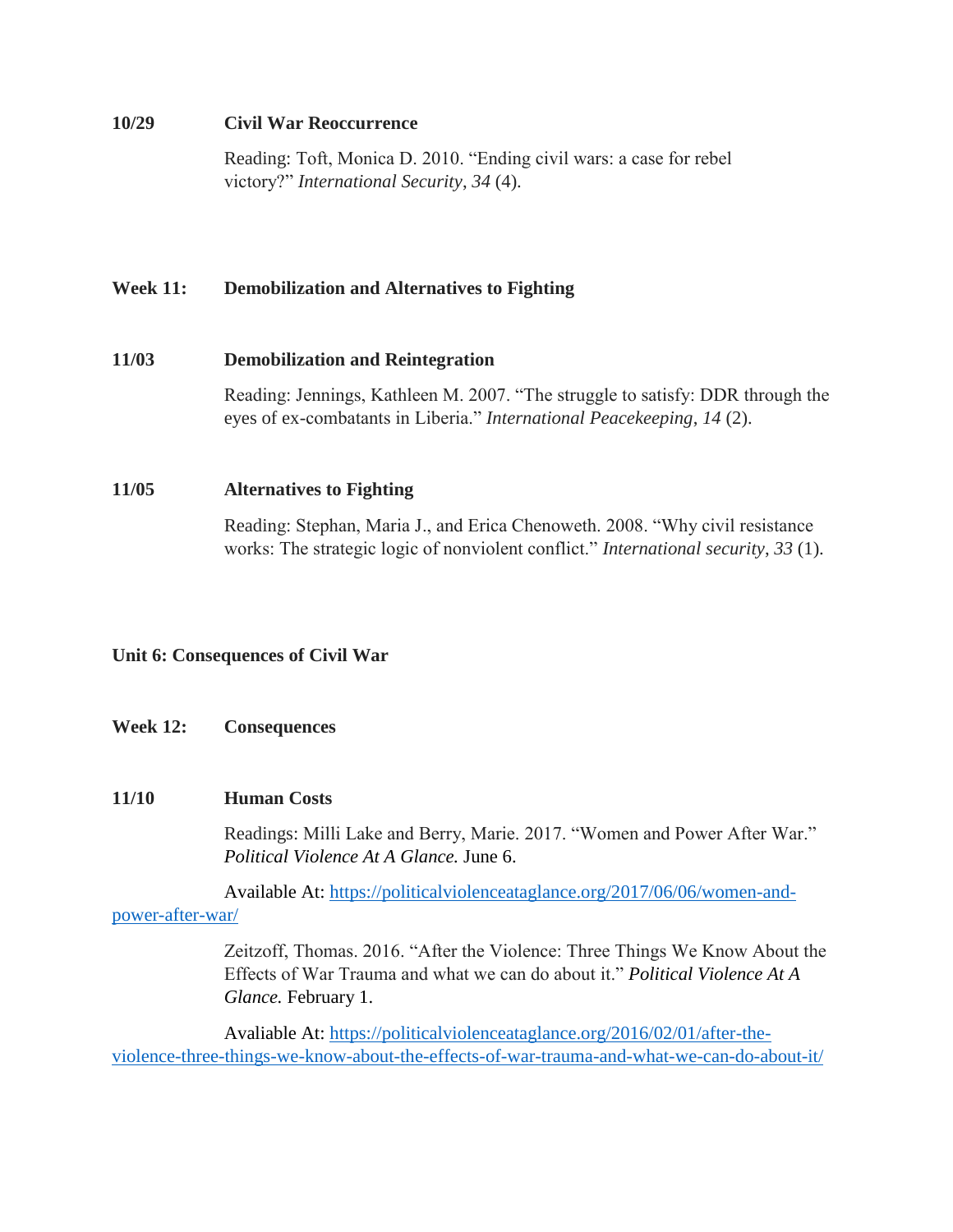#### **11/12 Historical Revisionism**

Watch Video: *How Southern socialites rewrote Civil War History*

Available At: [https://ed.ted.com/best\\_of\\_web/ig6W6vJ5](https://ed.ted.com/best_of_web/ig6W6vJ5)

Reading: Muro, Diego. 2009. "The politics of war memory in radical Basque nationalism." *Ethnic and Racial Studies*, *32* (4).

## **Unit 7: Finishing the Paper**

## **Week 13: Peer Review**

#### **11/17 Special Topics: Local Dimensions of Civil Wars and Critiquing Writing**

Readings: Kalyvas, Stathis N. 2003. ""The ontology of" political violence": action and identity in civil wars." *Perspectives on politics*.

Humphreys, Macartan. "How to Critique."

Available At:<http://macartan.nyc/teaching/how-to-critique/>

## **11/19 Peer Review Day**

Readings: Outlines of Other Group Members

**11/20-24 Thanksgiving Break**